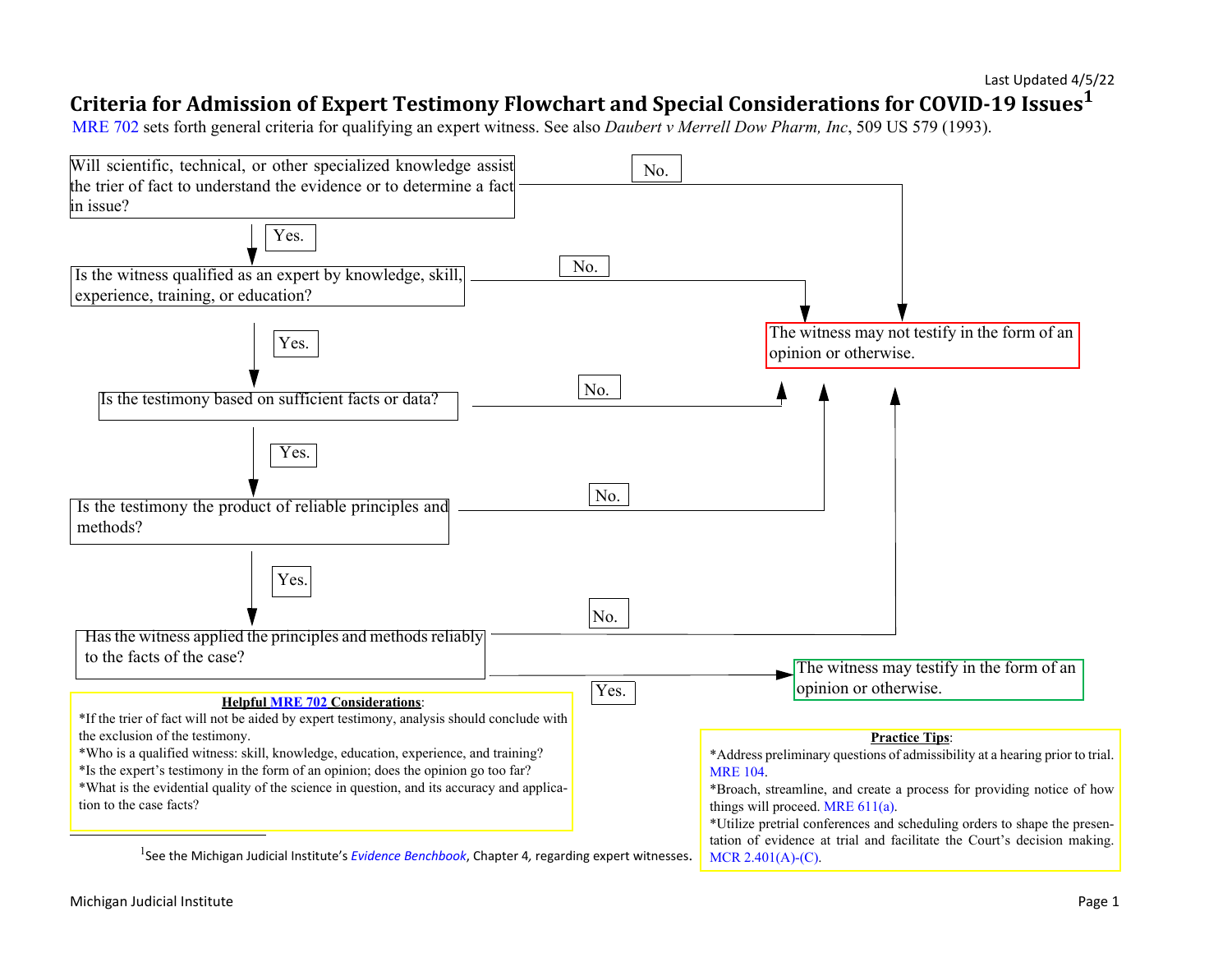# **Types of Experts That May Assist the Trier of Fact in COVID-19 Related Cases:**

#### **Epidemiologist**

"Epidemiology is the study of the distribution of disease in populations and the risk factors associated with particular diseases." *Nelson v American Sterilizer Co*, 235 Mich App 485, 492 (1997). "It is observational, rather than experimental, research, in that epidemiologists observe the differences between those who have had a particular exposure and those who have not." *Id*.



Plaintiff's expert was correctly barred from testifying as to the causation of disease where no epidemiological study found a statistically significant link between exposure and contraction of the disease. *Nelson v American Sterilizer Co*, 235 Mich App 485, 488 (1997).

#### **Geneticist**

Someone who studies the patterns of inheritance of specific traits, relating to genes and genetic information. See [Biology Online.](https://www.biologyonline.com/dictionary/genetics)

#### **Hematologist**

A hematologist is a specialist in the science or study of blood, blood-forming organs and blood diseases.The medical aspect of hematology is concerned with the treatment of blood disorders and malignancies, including types of hemophilia, leukemia, lymphoma and sickle-cell anemia. Hematology is a branch of internal medicine that deals with the physiology, pathology, etiology, diagnosis, treatment, prognosis and prevention of blood-related disorders. See [healio.com](https://www.healio.com/news/hematology-oncology/20120331/what-is-a-hematologist).

### **Neurologist**

A neurologist is a medical doctor with specialized training in diagnosing, treating, and managing disorders of the brain and nervous system. A child or pediatric neurologist specializes in the diagnosis and treatment of neurological disorders in children from the neonatal period through adolescence. See [American Academy of](https://www.aan.com/tools-and-resources/medical-students/careers-in-neurology/what-is-a-neurologist/) [Neurology](https://www.aan.com/tools-and-resources/medical-students/careers-in-neurology/what-is-a-neurologist/).

## **Pathologist**

Someone that examines the origins, symptoms, and nature of diseases. See *Black's Law Dictionary* (7th Ed).

### **Psychologist**

Someone who studies the human mind and human emotions and behavior, and how different situations have an effect on people. See *[Cambridge Dictionary](https://dictionary.cambridge.org/us/dictionary/english/psychologist)*.

## **Pulmonologist**

A person who studies and treats medical conditions of the lungs and respiratory system. See *[Cambridge Dictionary](https://dictionary.cambridge.org/us/dictionary/english/pulmonologist)*.

### **Virologist**

A scientist who studies viruses and the diseases that they cause. See *[Cambridge Dic](https://dictionary.cambridge.org/us/dictionary/english/virologist)[tionary](https://dictionary.cambridge.org/us/dictionary/english/virologist)*.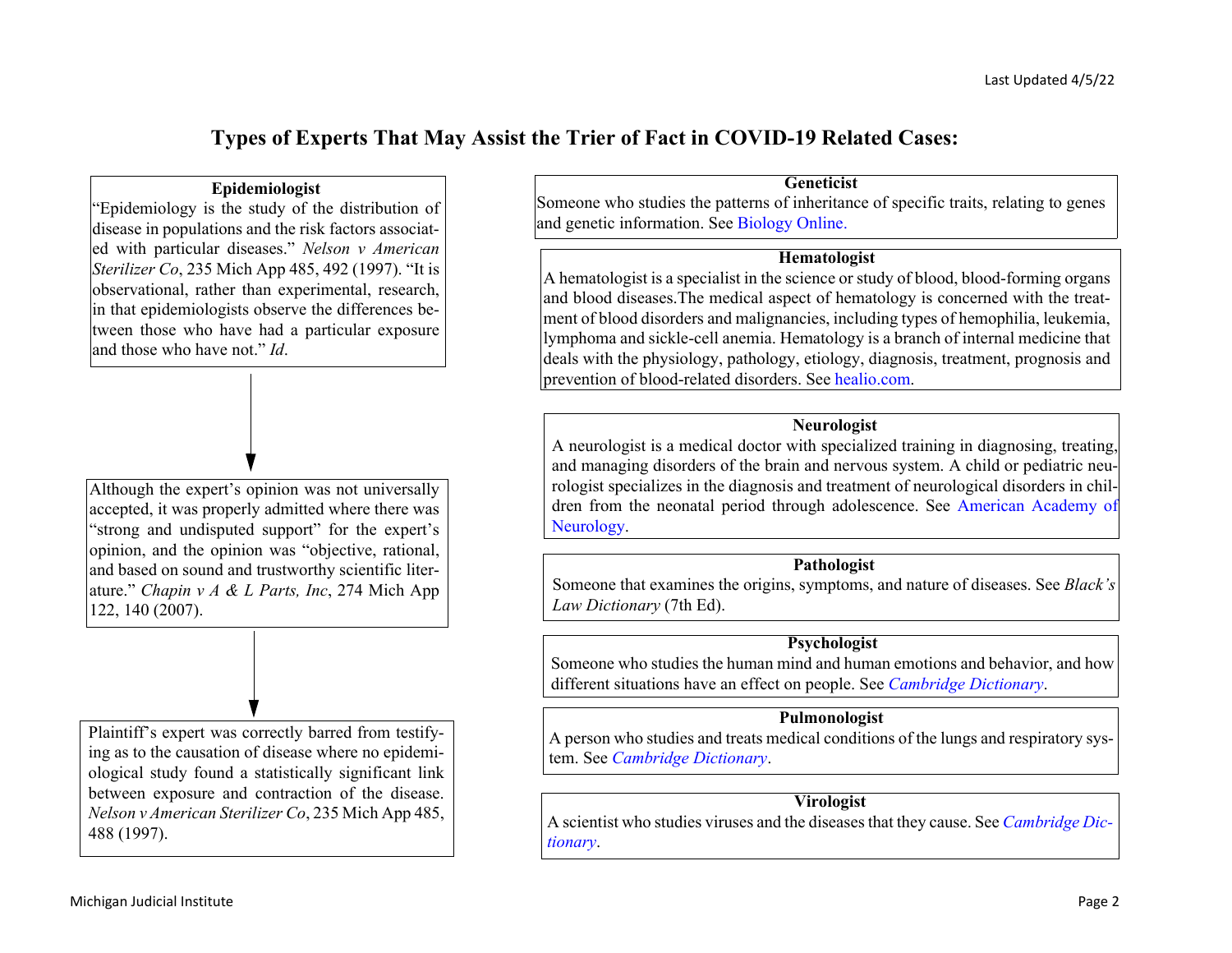# **Additional References and Resources:**



Evidence higher on the pyramid may be considered more reliable than that below when considering the admissibility of scientific studies. When evaluating the reliability of an individual expert, it may be helpful to consider their credentials (MD, PhD, DrPH), specialty board, fellow status, academic rank and position, and if they were the study leader (principal investigator). When evaluating the reliability of articles, it may be helpful to consider whether the publisher is reputable or predatory, and whether retractions have been issued. See [Beall's List](https://beallslist.net/) for guidance on potential predatory journals and publishers.

#### **Other:**

[Michigan Trial Courts: Lessons Learned from](https://www.courts.michigan.gov/4afc1e/siteassets/covid/lessons-learned/final-report-lessons-learned-findings-best-practices-and-recommendations-111921.pdf)  [the Pandemic of 2020-2021](https://www.courts.michigan.gov/4afc1e/siteassets/covid/lessons-learned/final-report-lessons-learned-findings-best-practices-and-recommendations-111921.pdf) (findings, best practices, and recommendations)

[Remote Proceedings Benchcard](https://mjieducation.mi.gov/training/RemoteProceeedingsBenchcardResponsiveHTML5/#t=Remote_Proceeedings_Benchcard.htm)

[Setting Up and Conducting a Remote Proceed](https://www.mjieducation.mi.gov/training/SettingUpandConductingaRemoteProceedingChecklistResponsiveHTML5/#t=Setting_Up_and_Conducting_a_Remote_Proceeding_Checklist.htm)ings Checklist

[Zoom 101 Benchcard](https://www.mjieducation.mi.gov/documents/administrative-qrms/1235-zoom-101-benchcard/file)

[Public Right to Access Remote Hearings - Le](https://www.mjieducation.mi.gov/training/PublicRighttoAccessLegalAnalysisResponsiveHTML5/#t=Public_Right_to_Access_Remote_Hearings.htm)gal Analysis

[Limiting Access to Civil Proceedings Bench](https://www.mjieducation.mi.gov/training/LimitingCivilProceedingsBenchcardResponsiveHTML5/#t=Limiting_Civil_Proceedings_Benchcard.htm)card

[Limiting Access to Criminal Proceedings](https://www.mjieducation.mi.gov/training/LimitingCriminalProceedingsBenchcardResponsiveHTML5/#t=Limiting_Criminal_Proceedings_Benchcard.htm)  Benchcard

 [Limiting Access to Family Division Proceed](https://www.mjieducation.mi.gov/training/LimitingFamilyProceedingsBenchcardResponsiveHTML5/#t=Limiting_Family_Proceedings_Benchcard.htm)ings Benchcard

[Limiting Access to Probate Proceedings](https://mjieducation.mi.gov/training/LimitingProbateProceedingsBenchcardResponsiveHTML5/#t=Limiting_Probate_Proceedings_Benchcard.htm)  [Benchcard](https://mjieducation.mi.gov/training/LimitingProbateProceedingsBenchcardResponsiveHTML5/#t=Limiting_Probate_Proceedings_Benchcard.htm)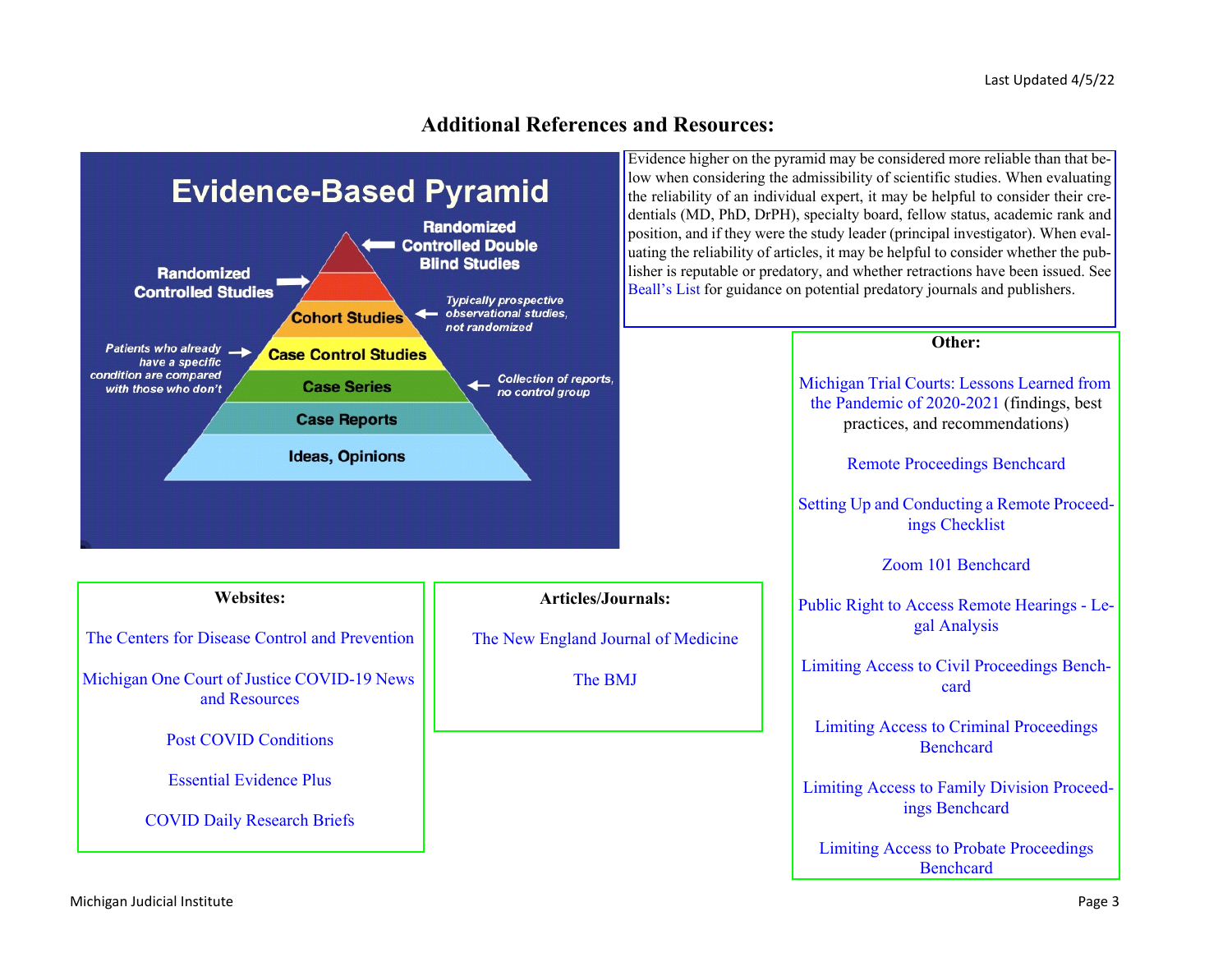# **COVID-19 Related Cases:**

- *[In re Certified Questions from the US Dist Court, Western Dist of Mich, Southern Div](https://www.courts.michigan.gov/4a4f33/siteassets/case-documents/uploads/sct/public/orders/161492_52_01.pdf)*, 506 Mich 332 (2020), upon inquiry concerning the constitutional and legal authority of the Governor to issue emergency executive orders related to the pandemic, the Court "conclud[ed] as follows: first, the Governor did not possess the authority under the Emergency Management Act of 1976 (the EMA), MCL 30.401 *et seq*., to declare a 'state of emergency' or 'state of disaster' based on the COVID-19 pandemic after April 30, 2020; and second, the Governor does not possess the authority to exercise emergency powers under the Emergency Powers of the Governor Act of 1945 (the EPGA), MCL 10.31 *et seq.*, because that act is an unlawful delegation of legislative power to the executive branch in violation of the Michigan Constitution. Accordingly, the executive orders issued by the Governor in response to the COVID-19 pandemic now lack any basis under Michigan law."
- *[The Gym 24/7 Fitness, LLC v State of Michigan](https://www.courts.michigan.gov/495f9c/siteassets/case-documents/uploads/opinions/final/coa/20220331_c355148_53_355148.opn.pdf)*, \_\_\_ Mich App \_\_\_ (2022), on appeal of an original action in the Court of Claims, the Court held that "the business owner of private property is [not] entitled to just compensation under either the state or federal Takings Clause when the government properly exercises its police power to protect the health, safety, and welfare of its citizens during a pandemic by temporarily closing the owner's business operations."

 *[Gavrilides Mgt Co, LLC v Mich Ins Co](https://www.courts.michigan.gov/48fce1/siteassets/case-documents/uploads/opinions/final/coa/20220201_c354418_115_354418.opn.pdf)*, \_\_\_ Mich App \_\_\_ (2022), following the Governor's issuance of stay-at-home and social distancing Executive Orders in response to the COVID-19 pandemic, plaintiffs submitted a claim for business interruption losses to defendant on their commercial insurance policy, and defendant denied the claim primarily on the basis that plaintiffs had not<br>demonstrated "direct physical l and measurable presence or effect in, on, or to the premises"; however, "[t]he complaint asserts that nothing happened to the premises beyond partial or complete closure due to two Executive Orders that had statewide applicability." Id. at \_\_\_. "Plaintiffs' restaurants were unambiguously closed by impersonal operation of a general law, not because anything about or inside the<br>particular premises at issue had p damage to property.'" *Id.* at . Additionally, defendant relied on the virus exclusion in the policy as an alternative basis for denying coverage. *Id.* at . "Under the circumstances of this case, if plaintiffs suffered any material loss, that loss could only have been caused by the virus, so the virus exclusion would necessarily apply"; "[t]herefore, defendant properly denied plaintiffs' claim pursuant to the virus exclusion." *Id*. at \_\_\_. See also *[Brown Jug, Inc v Cincinnati Ins Co](https://www.opn.ca6.uscourts.gov/opinions.pdf/22a0034p-06.pdf)*, \_\_\_ F3d \_\_\_ (6th CA, 2022).<sup>1</sup>

■ *[Zwiker v Lake Superior State Univ](https://www.courts.michigan.gov/490f72/siteassets/case-documents/uploads/opinions/final/coa/20220210_c355128_46_355128.opn.pdf)*, \_\_\_ Mich App \_\_\_ (2022), holding that "Michigan's constitutionally created institutions of higher education are [not] liable to their students for reimbursement for tuition and room and board as a result of the  $\overline{\text{COVID-19}}$  pandemic."

**T** [Frey v Trinity Health-Mich](https://www.courts.michigan.gov/siteassets/case-documents/uploads/OPINIONS/FINAL/COA/20211210_C359446_39_359446.OPN.PDF), unpublished per curiam opinion of the Court of Appeals, issued December 10, 2021 (Docket No. 359446), p 1,<sup>2</sup> affirming "the trial court's order denying [plaintiff's] motion for emergency order to show cause why a preliminary injunction should not issue directing defendants to administer ivermectin to [plaintiff's father], a patient at defendant hospital who, at the time of her motion, was suffering from COVID-19, and dismissing her complaint."

- [Biden v Missouri](https://www.supremecourt.gov/opinions/21pdf/21a240_d18e.pdf), 595 US <sub>c</sub> (2022), the Secretary of Health and Human Services "did not exceed his statutory authority in requiring that, in order to remain eligible for Medicare and Medicaid dollars, the facilities covered by the interim rule must ensure that their employees be vaccinated against COVID-19."
- *[Dahl v Bd of Trustees of Western Mich Univ](https://cases.justia.com/federal/appellate-courts/ca6/21-2945/21-2945-2021-10-07.pdf?ts=1633626017)*, \_\_\_ F3d \_\_\_ (6th CA, 2021),<sup>3</sup> the Court refused to issue a stay of the district court's injunction that enjoined University officials from enforcing a vaccine mandate for student-athletes.
- $\Box$ *[Resurrection School v Hertel](https://www.opn.ca6.uscourts.gov/opinions.pdf/21a0258p-06.pdf)*, \_\_\_ F3d \_\_\_ (6th CA, 2021),<sup>4</sup> following an en banc rehearing, the Court ordered that the previous [decision](https://www.opn.ca6.uscourts.gov/opinions.pdf/21a0191p-06.pdf) – which held that although the order<sup>5</sup> had been rescinded,<sup>6</sup> plaintiffs' "challenge to the mask requirement for children in grades K-5 in all schools in Michigan is not moot," and affirmed "the district court's denial of [p]laintiffs' motion for a preliminary injunction" – be vacated and the mask mandate stayed.
- *[United States v Bass](https://www.opn.ca6.uscourts.gov/opinions.pdf/21a0249p-06.pdf)*, <sub>■</sub>F3d <sub>■</sub> (6th CA, 2021),<sup>7</sup> holding that on remand the district court "should apply the relevant risk analysis based on current information" when considering defendant's motion for compassionate release due to COVID-19.

<sup>1</sup> Decisions of lower federal courts, although they may be persuasive, are not binding on Michigan courts. *People v Gillam*, 479 Mich 253, 261 (2007).

<sup>&</sup>lt;sup>2</sup> Unpublished opinions are not precedentially binding under the rule of stare decisis. [MCR 7.215\(C\)\(1\)](https://courts.michigan.gov/siteassets/rules-instructions-administrative-orders/michigan-court-rules/court-rules-book-ch-7-responsive-html5.zip/index.html).

<sup>3</sup> Decisions of lower federal courts, although they may be persuasive, are not binding on Michigan courts. *People v Gillam*, 479 Mich 253, 261 (2007).

<sup>4</sup> Decisions of lower federal courts, although they may be persuasive, are not binding on Michigan courts. *People v Gillam*, 479 Mich 253, 261 (2007).

<sup>5</sup>The order at issue was the Michigan Department of Health and Human Services (MDHHS) order dated March 2, 2021.

<sup>6</sup>Effective June 22, 2021, the March 2, 2021 order was rescinded by MDHHS order dated June 17, 2021.

<sup>7</sup> Decisions of lower federal courts, although they may be persuasive, are not binding on Michigan courts. *People v Gillam*, 479 Mich 253, 261 (2007).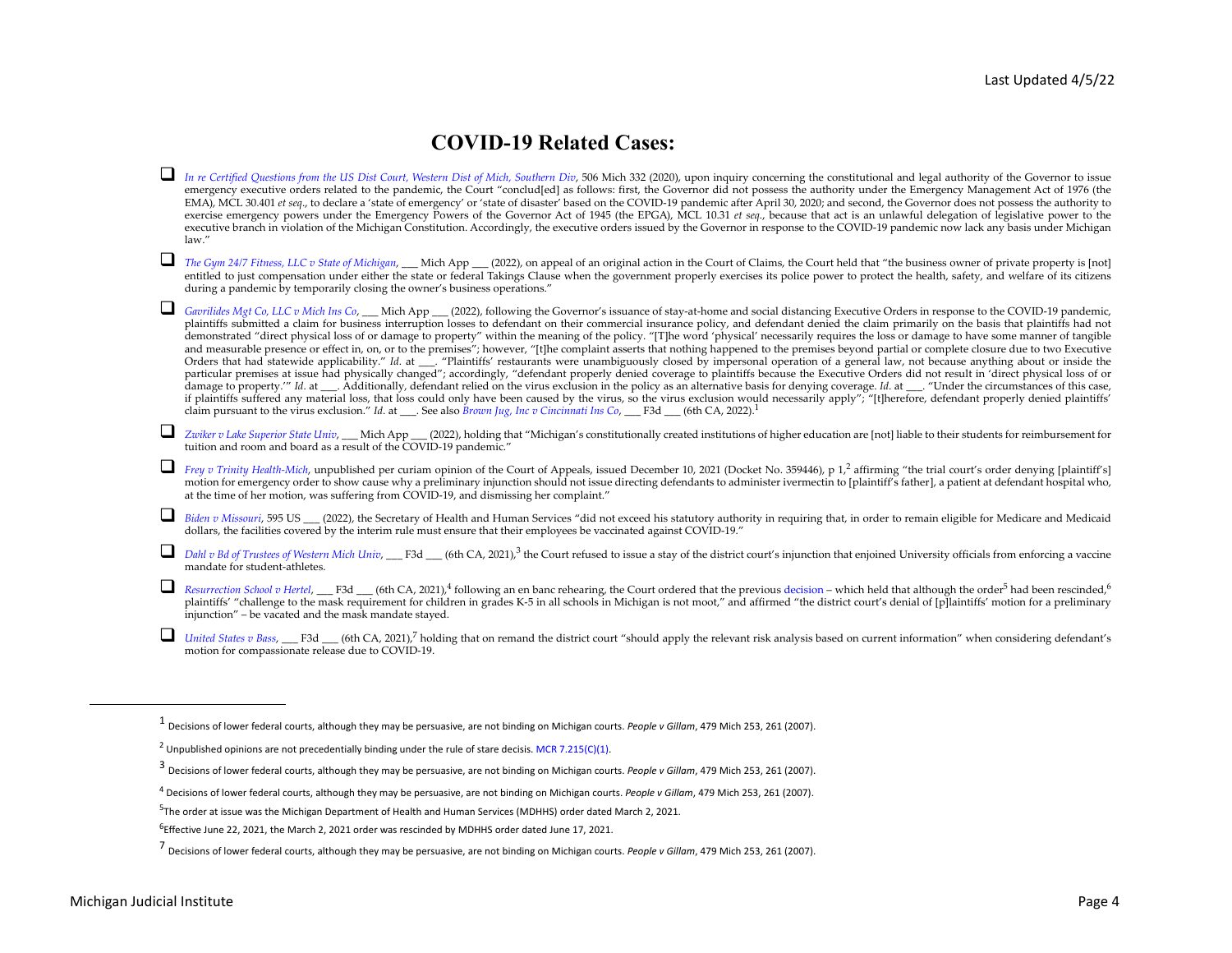### **PRACTICE POINTERS – EXPERT TESTIMONY**

**Overview**: We have all heard the comment, "All experts' testimony is where the trier of fact can hang their hat." With expert testimony occupying such a prominent role in our trials, presentation of expert testimony and its receipt by the Court should entail more, not less, scrutiny. But above all, its presentation should be facilitated by a sound, rules-driven format. This section will outline some measures to that end.

> **The Rules**: What will be heard – or not heard – and when it will be heard depends on the confluence of a few rules: [MRE 702](https://courts.michigan.gov/siteassets/rules-instructions-administrative-orders/rules-of-evidence/michigan-rules-of-evidence.pdf); [MRE 104; MRE 611\(a\)](https://courts.michigan.gov/siteassets/rules-instructions-administrative-orders/rules-of-evidence/michigan-rules-of-evidence.pdf); and [MCR 2.401](https://courts.michigan.gov/siteassets/rules-instructions-administrative-orders/michigan-court-rules/court-rules-book-ch-2-responsive-html5.zip/index.html).

**[MRE 702](https://courts.michigan.gov/siteassets/rules-instructions-administrative-orders/rules-of-evidence/michigan-rules-of-evidence.pdf)**: Break this rule down to four words, if, who, how, if. The first "if" is the threshold predicate and deals with helping the trier of fact determine an issue in the case. Just like, "You had me at hello" (attribution, the movie "Jerry McGuire", Sony Pictures 1996), think "You lost me at no." If the trier of fact will not be helped by expert testimony, that's the end of it. Non jury judges can hardly be second guessed on this. The "who" part is easiest. The who is a qualified witness. And qualifications are easy to come by in these parts. Think SKEET: Skill, Knowledge, Education, Experience, Training. Not all of them; any of them. Separately stated without adjectives (in the true Ernest Hemingway sense, eschewing adjectives, yet 702 is not likely a best seller or movie-material). Precious little is needed here. The "how" takes the simmer of the "who" and raises the heat up a couple notches. The how means in the form of an opinion or otherwise (although the "or otherwise" does not register much on the evidentiary Richter scale). The problem here is not that the expert gives an opinion; no, the rub is whether the opinion goes too far. The second "if" requires advance ingestion of your favorite headache-relief medication because it is most complex. Challenges here are about the evidential quality of the science in question and its accuracy and application to the case facts. Likely much more prevalent in civil litigation – especially medical malpractice cases – than criminal or domestic.

**[MRE 104](https://courts.michigan.gov/siteassets/rules-instructions-administrative-orders/rules-of-evidence/michigan-rules-of-evidence.pdf)**: Unless you believe juggling while walking is easier than juggling while standing still, don't make the determinations under 702 in the midst of trial. [MRE](https://courts.michigan.gov/siteassets/rules-instructions-administrative-orders/rules-of-evidence/michigan-rules-of-evidence.pdf) [104,](https://courts.michigan.gov/siteassets/rules-instructions-administrative-orders/rules-of-evidence/michigan-rules-of-evidence.pdf) Preliminary Questions, expressly includes the "qualification of a person to be a witness" within its ambit and provides a useful tool for determining whether – and to what extent – an expert may testify. Seizing on this authority, the trial court should funnel challenges to an expert through [MRE 104](https://courts.michigan.gov/siteassets/rules-instructions-administrative-orders/rules-of-evidence/michigan-rules-of-evidence.pdf), for a number of reasons. First, better decision making flows from a more reflective and informed consideration of the issue, normally undermined by the fleeting and often half-baked presentations belched up by mid-trial pressures. Second, a pretrial ruling on admissibility, or inadmissibility, may obviate the need for a trial altogether. Without the ability to present an expert as counsel sought or prevent an expert as counsel tried, an adverse ruling could lead losing counsel, begrudgingly to be sure, to the cold comfort of the negotiating table. Better the good or bad news be provided earlier rather than later. Caveat for criminal judges: the losing litigant may be so unenamored with the Court's decision, an interlocutory appeal may occur under [MCR 6.126](https://courts.michigan.gov/siteassets/rules-instructions-administrative-orders/michigan-court-rules/court-rules-book-ch-6-responsive-html5.zip/index.html).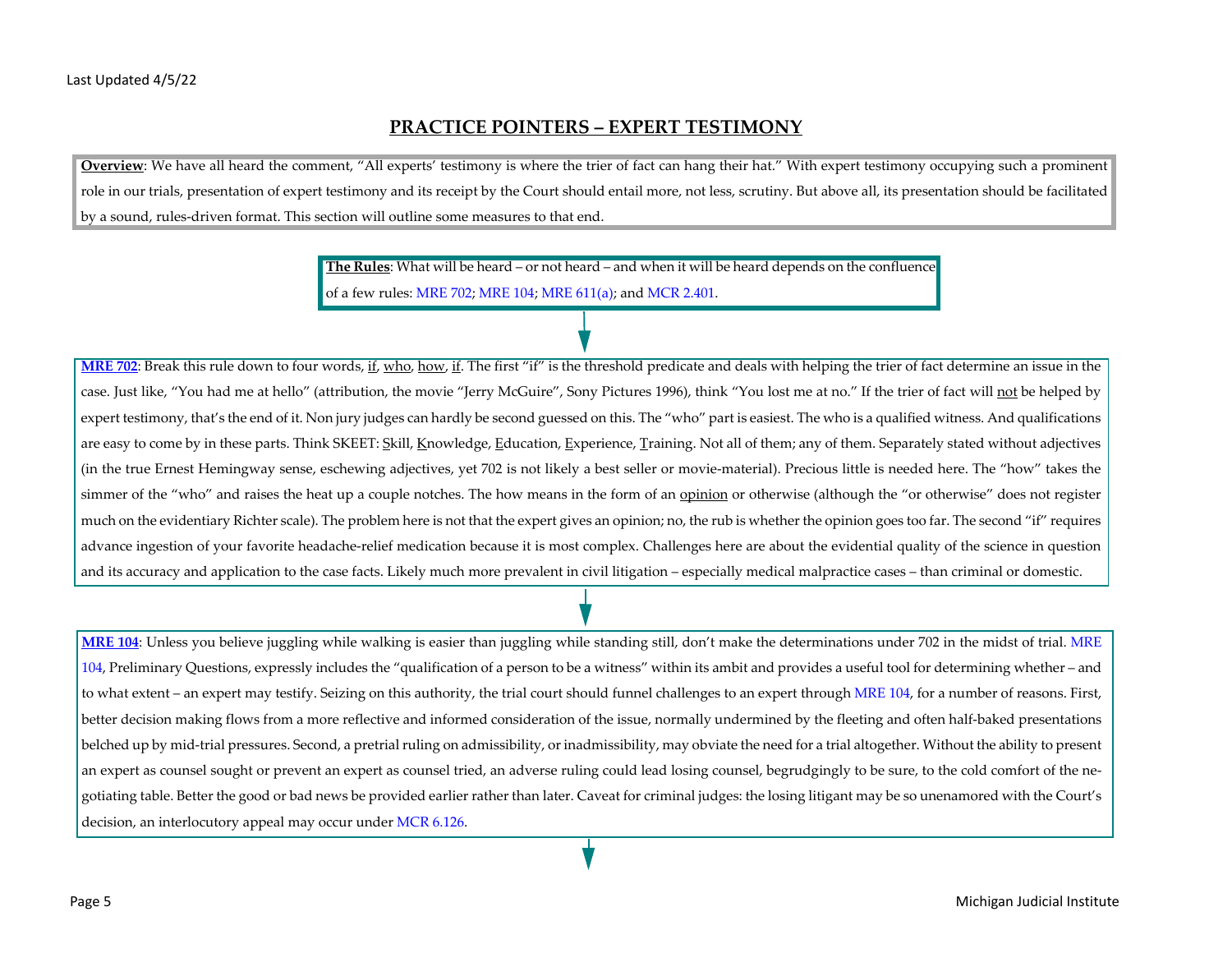**[MRE 611\(a\)](https://courts.michigan.gov/siteassets/rules-instructions-administrative-orders/rules-of-evidence/michigan-rules-of-evidence.pdf)**: The foregoing covered the "if" and "what" about expert testimony. Now to the "when" and "how." This rule gives the authority to determine the mode and order of witness presentation. The exercise of authority here is best suited to civil non-jury trials with domestic trials sitting atop that genre. Criminal non-jury trials may lead themselves to innovative approaches but criminal jury trials are arguably a no-go. For example, taking experts side by side may enhance judicial decision making when it comes to custody determinations and business evaluations, two common aspects of a contested divorce trial. These expert witnesses have no cross over aspects, proceeding on their own tracks on who should get the children and how much is the family business worth. MRE  $611(a)$  can be used to require presentation of opposing experts consecutively and without regard to other proofs. Or even, for example, one expert as plaintiff's last witness and the other expert as defendant's first witness. Notice and timing here are crucial. Any variance from doing things considerably differently must be preceded by adequate notice.

[MCR 2.401\(A\)\(B\)\(2\)\(C\)](https://courts.michigan.gov/siteassets/rules-instructions-administrative-orders/michigan-court-rules/court-rules-book-ch-2-responsive-html5.zip/index.html): These rules provide the Court with broad authority through both pretrial conferences and scheduling orders. They are the vehicles for provid-ing advance notice to counsel on the way things will proceed at trial. Together with [MRE 611\(a\)](https://courts.michigan.gov/siteassets/rules-instructions-administrative-orders/rules-of-evidence/michigan-rules-of-evidence.pdf), they provide powerful tools to the Court to properly shape the pre-sentation of the evidence at trial to facilitate the Court's decision making. These rules presage the eventual 702 hearing the Court will conduct. [MCR 2.513\(G\),](https://courts.michigan.gov/siteassets/rules-instructions-administrative-orders/michigan-court-rules/court-rules-book-ch-2-responsive-html5.zip/index.html) the Scheduling of Expert Testimony, while seemingly applying to jury trials, could have bearing on non-jury trials. The jury trial limitation would make little sense in the face of the confluence of [MRE 611](https://courts.michigan.gov/siteassets/rules-instructions-administrative-orders/rules-of-evidence/michigan-rules-of-evidence.pdf) and the above court rules.

**Summary of Practice Pointers**: Underline [MRE 702](https://courts.michigan.gov/siteassets/rules-instructions-administrative-orders/rules-of-evidence/michigan-rules-of-evidence.pdf) by knowing it inside and out. Break it into parts and then put it back together. Einstein once said if you can't take a difficult topic and explain it simply, then you don't know it well yourself. Simplification comes from separating and anticipating what the 702 hearing will be about. Regularly employing [MRE 104](https://courts.michigan.gov/siteassets/rules-instructions-administrative-orders/rules-of-evidence/michigan-rules-of-evidence.pdf) to decide where the 702 issue sits starts here, not at trial. The stopover between pretrial conference and trial will be quite illuminating. Use [MRE 611\(a\)](https://courts.michigan.gov/siteassets/rules-instructions-administrative-orders/rules-of-evidence/michigan-rules-of-evidence.pdf) to order the proofs to facilitate cogent analysis and issue resolution. Non-jury judges, what of the expert's disagreement is important to you? Weaponize court rules to be your aid in crystalizing the expert evidence issues. Use the rules to broach, streamline, and create a process for providing notice of how things will proceed. Being proactive will ensure the hat-hanger for expert testimony is firmly attached to the wall.